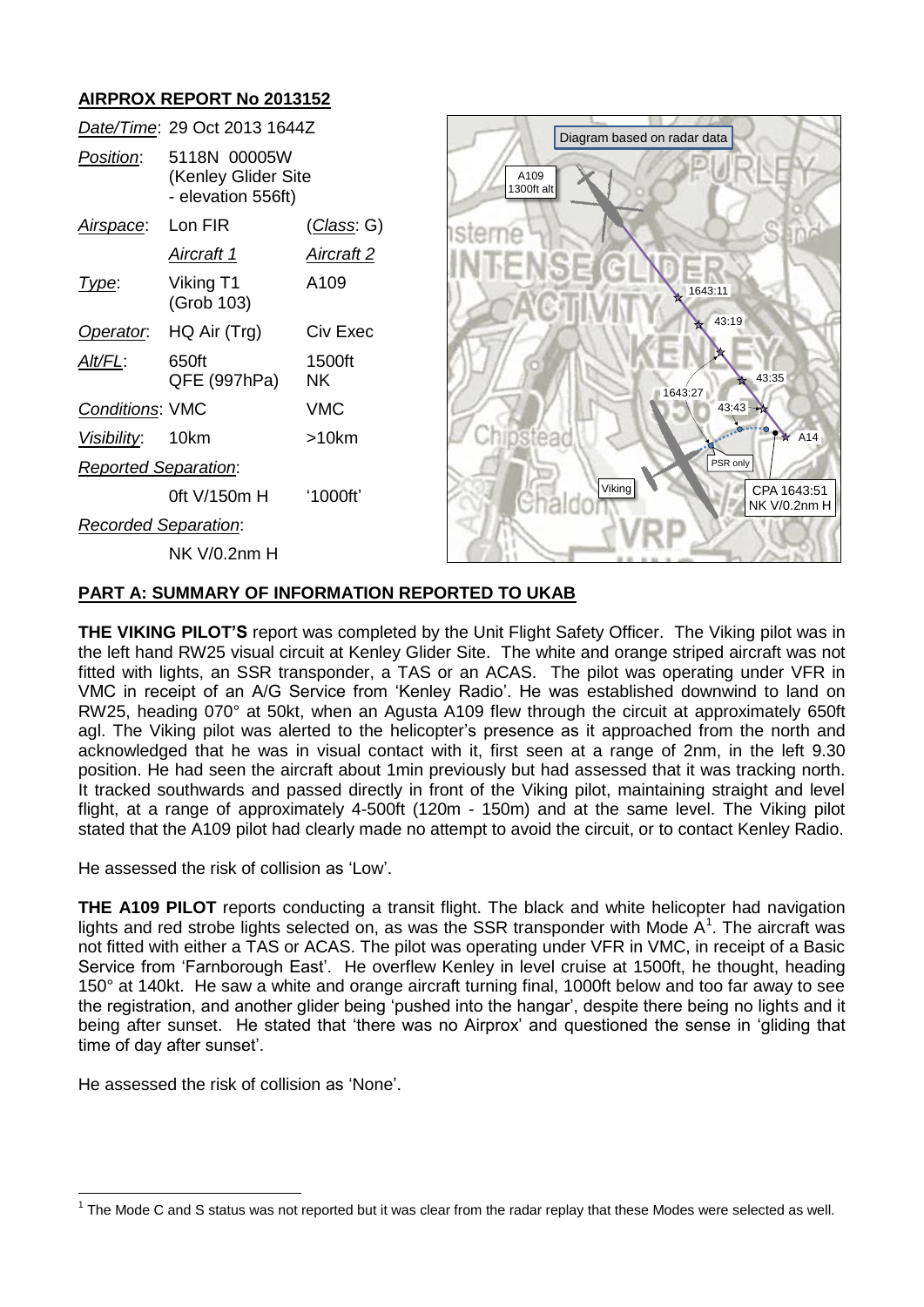## **Factual Background**

The weather at Biggin Hill and Gatwick Airport were recorded as follows:

METAR EGKB 291650Z 26005KT 230V290 CAVOK 08/02 Q1014 METAR EGKK 291650Z 25007KT 9999 FEW042 09/04 Q1014

Kenley is notified in the UK AIP ENR 5.5-9, dated 22 Aug 1013, as follows:

| KENLEY GLIDER SITE, SURREY (AD) (W)<br>511820N 0000537W | Upper limit: 1700 ft | Phone: 615 VGS 02086-<br>459784.07920-782194/<br>07764-578781 (Mobile).<br>Surrey Hills Gliding Club<br>020-8763 0091 | <b>Strictly PPR.</b><br><b>Freg: 129.975 MHz.</b><br>Site elevation: 556 ft amsl. |
|---------------------------------------------------------|----------------------|-----------------------------------------------------------------------------------------------------------------------|-----------------------------------------------------------------------------------|
|                                                         |                      |                                                                                                                       | Hours: HJ                                                                         |

Sunset at Kenley Aerodrome occurred at 1639 on 29<sup>th</sup> October 2013<sup>2</sup>.

#### **Analysis and Investigation**

#### **CAA ATSI**

An Airprox was reported in the vicinity of Kenley glider site when a Grob Viking glider came into conflict with an Agusta A109E. The glider pilot was operating under VFR on a local flight from RAF Kenley and was in communication with Kenley Radio on frequency 129.975MHz. The A109 pilot was operating VFR on a transit flight from Battersea to an airfield abroad and was in receipt of a Basic Service from Farnborough LARS East on frequency 123.225MHz.

ATSI had access to reports from both pilots, recorded area surveillance and transcription of the Farnborough LARS(E) frequency.

At 1642:20, when the A109 was 3nm northwest of Kenley, the pilot contacted Farnborough LARS(E) climbing to 1400ft and requested a Basic Service. The Farnborough LARS(E) controller cautioned the pilot about Kenley, advising that it was southeast by 2nm and agreed a Basic Service with a squawk of 5020. The pilot replied that he was visual with Kenley. At 1643:09, the A109 was 1.2nm northwest of Kenley and a primary return appeared on the surveillance replay, 0.8nm to the southwest of Kenley (see Figure 1).



Figure 1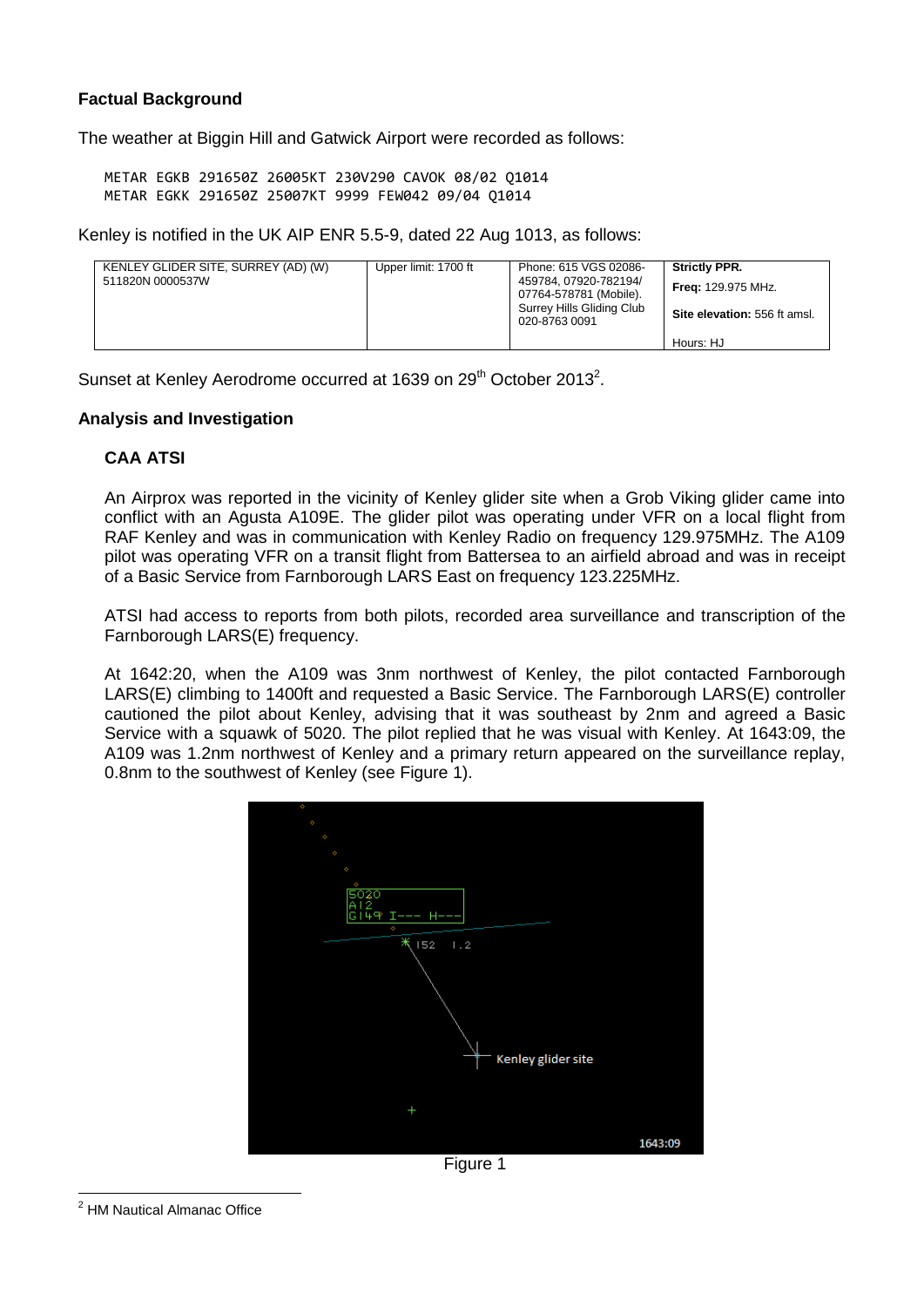The primary return disappeared at 1643:25 when the two aircraft were 1nm apart (see Figure 2).



Figure 2

A primary return was also briefly visible at 1643:36, 0.4nm southwest of the A109 (see Figure 3).



Figure 3

At 1656:20, the A109 pilot was instructed by Farnborough LARS to free-call London Information on frequency 124.6MHz.

CAP774, UK Flight Information Services, Chapter 2, paragraph 5 states:

'Pilots should not expect any form of traffic information from a controller/FISO, as there is no such obligation placed on the controller/FISO under a Basic Service outside an Aerodrome Traffic Zone (ATZ), and the pilot remains responsible for collision avoidance at all times. However, on initial contact the controller/FISO may provide traffic information in general terms to assist with the pilot's situational awareness...'

The Farnborough LARS(E) controller warned the A109 pilot about the relative position of Kenley when he called on frequency.

The A109 pilot flew directly overhead Kenley at about 1643:40, some 4min and 40sec after sunset and the notified hours of operation of Kenley Glider Site.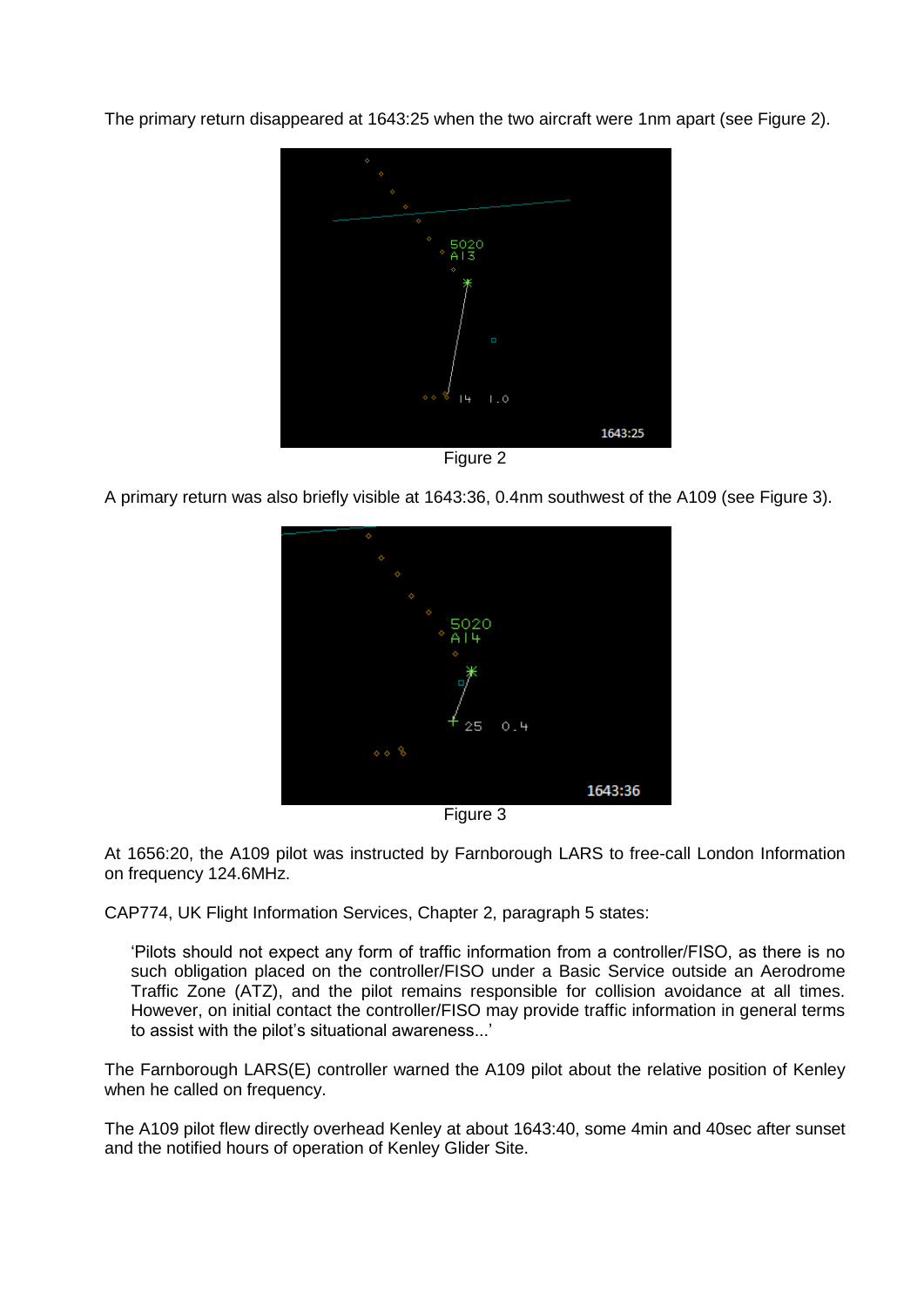## **UKAB Secretariat**

Both pilots were equally responsible for collision avoidance<sup>3</sup> and the A109 pilot was required to conform to the pattern of traffic formed by aircraft intending to land at Kenley or to keep clear of the airspace in which the pattern was formed<sup>4</sup>. Analysis of the radar replay indicated that the A109 pilot crossed Kenley Aerodrome at a height of about 750ft agl.

## **Comments**

## **HQ Air Command**

The A109 pilot had been made aware of the proximity of Kenley Glider Site but, since his planned over-flight was after the published hours of operation of the aerodrome, was probably comfortable to continue tracking towards the overhead. This incident highlights the need for vigilance in the vicinity of aerodromes, even when they are believed to be inactive. Investigation has concluded that gliders regularly fly from Kenley up to 15 minutes after sunset and an urgent amendment to the AIP has been submitted to show the hours of operation of all military glider sites as "HJ+15", though this will certainly not address the question of glider conspicuity in low light levels. Of note, the glider pilot was visual with the helicopter at a range of 2nm but mis-assessed its track; once it became apparent that there would be a possible confliction then a more prudent course of action from the glider pilot would have been to take action to positively deconflict.

#### **Summary**

 $\overline{\phantom{a}}$ 

An Airprox was reported when a Viking glider and an Agusta A109 helicopter flew into proximity at 1644 on  $29<sup>th</sup>$  October 2013. The Viking pilot was operating under VFR, downwind to land and in receipt of an A/G service. The A109 pilot was in level cruise, also operating under VFR and in receipt of a Basic Service from Farnborough LARS(E).

#### **PART B: SUMMARY OF THE BOARD'S DISCUSSIONS**

Information available included reports from the pilots of both ac, radar video recordings and a report from the appropriate ATC operating authority.

The Board first considered the actions of the Viking pilot. He was downwind in the visual circuit and had seen the A109 at range. He corrected his initial misassessment of its track and saw the helicopter transit through the glider site. The published hours of operation of the glider site were 'HJ' (sunrise to sunset) and the Airprox occurred about 5min after sunset. Board members discussed whether this was germane to the Airprox and concluded that several practical considerations were appropriate. Principally, although the glider was not legally required to display lighting until ½hr after sunset, the Board could find no evidence that any risk assessment had been conducted concerning unlit glider conspicuity in twilight. Furthermore, the Board opined that there was little point in publishing notified hours of operation if gliding was going to be undertaken beyond them.

Turning to the A109 pilot, the Board opined that the timing of the Airprox (5mins after the end of notified hours of operation) indicated that the A109 pilot was either: unaware of the precise location of Kenley glider site; highly aware of Kenley's location and hours of operation and had deliberately overflown the site under the assumption that it would have been inactive; had not been aware of the hours of operation but had simply assumed that there would be no activity given the reduced lighting levels; or was not concerned with flying through the glider site location irrespective of whether it was active or not. Whilst the A109 pilot was not required to avoid the glider site, he had been advised of its location by Farnborough LARS(E) and he subsequently flew overhead the airfield at about 100ft above the Viking pilot's reported altitude and close enough to cause concern.

 $3$  Rules of the Air 2007 (as amended), Rule 8 (Avoiding aerial collisions).

 $4$  ibid., Rule 12 (Flight in the vicinity of an aerodrome).